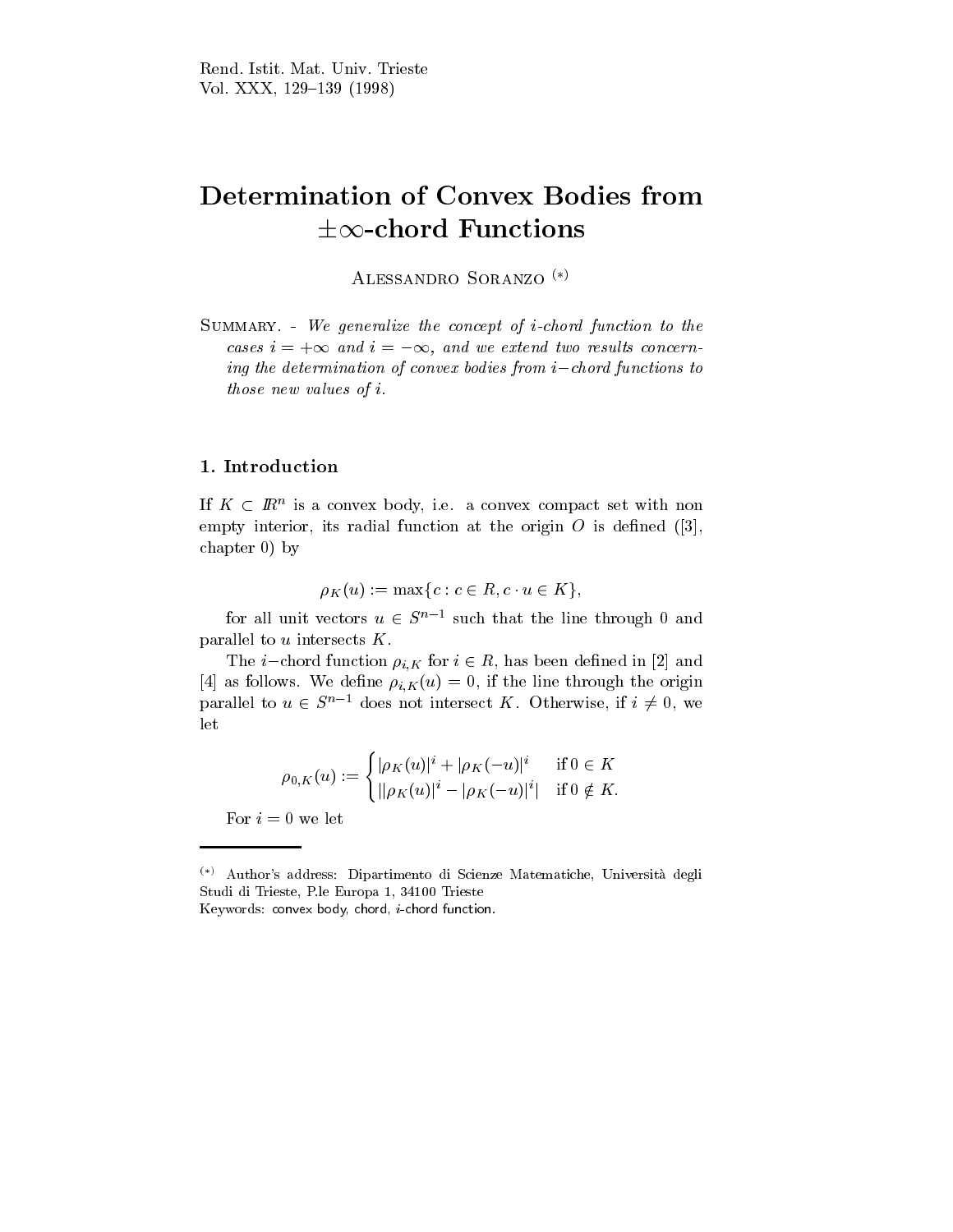$$
\rho_{0,K}(u) := \begin{cases} \rho_K(u) \cdot \rho_K(-u) & \text{if } 0 \in K \\ \exp|\log|\rho_K(u)/\rho_K(-u)| & \text{if } 0 \notin K. \end{cases}
$$

The latter definition is motivated by the relation

$$
\rho_{0,K}(u)=\lim_{i\to 0}\left(\frac{1}{2}\rho_{i,K}(u)\right)^{\frac{2}{i}}
$$

if  $0 \in K$  and

$$
\rho_{0,K}(u)=\lim_{i\to 0}\exp\left(\frac{\rho_{i,K}(u)}{|i|}\right)
$$

if  $0 \notin K$ .<br>In the literature ( [1], [2], [4] and [3] Chapters 2, 5, 6, 7) there are several results on the determination of convex (and even star) bodies from i-chord functions.

If K is a convex body, let us denote by  $\partial K$  its boundary and by  $intK$  its interior.

In this paper we will generalize the concept of i-chord function to the cases  $i = +\infty$  and  $i = -\infty$ . The extension will be obtained by a limiting process, as the 0-chord function.

The following well known properties suggest the appropriate way how to do it.

If a and b are positive real numbers, then

$$
\lim_{i \to +\infty} |a^i + b^i|^{\frac{1}{i}} = \max\{a, b\} \tag{1}
$$

$$
\lim_{i \to +\infty} |a^i - b^i|^{\frac{1}{i}} = \begin{cases} 0 & \text{if } a = b \\ \max\{a, b\} & \text{if } a \neq b \end{cases}
$$
 (2)

$$
\lim_{i \to -\infty} |a^i + b^i|^{\frac{1}{i}} = \min\{a, b\} \tag{3}
$$

$$
\lim_{i \to -\infty} |a^i - b^i|^{\frac{1}{i}} = \begin{cases} 0 & \text{if } a = b \\ \min\{a, b\} & \text{if } a \neq b. \end{cases}
$$
 (4)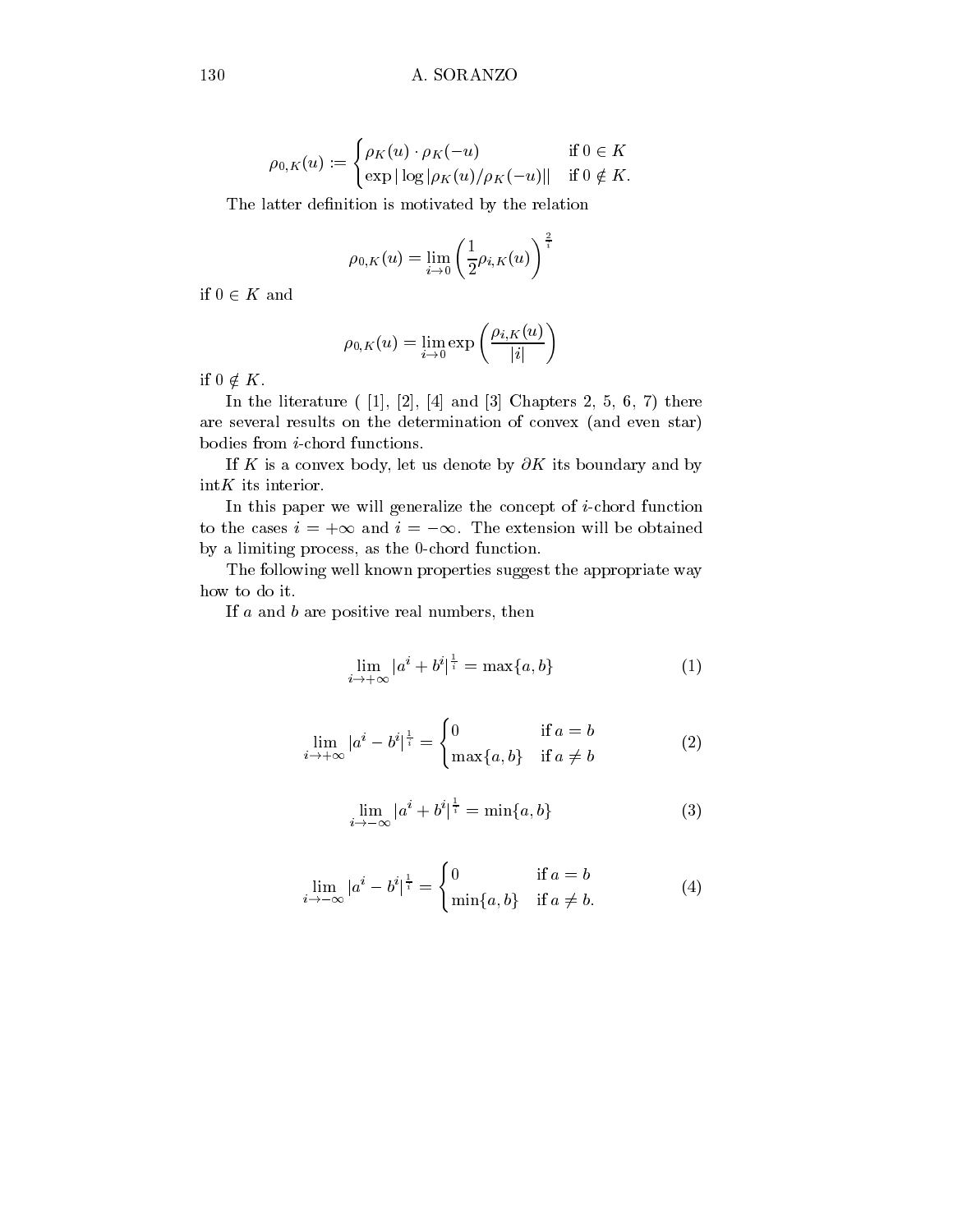Let us now define  $+\infty$ - and  $-\infty$ -chord functions. As before, these chord functions are defined to be zero if the line through the origin parallel to  $u \in S^{n-1}$  does not intersect K. Otherwise, we let

$$
\rho_{+\infty,K} := \max\{|\rho_K(u)|, |\rho_K(-u)|\}
$$
  

$$
\rho_{-\infty,K} := \min\{|\rho_K(u)|, |\rho_K(-u)|\}.
$$

Note that the definitions differ slightly from the limits in  $(1), (2),$ (3) and (4). This happens when the line through the origin parallel to u supports  $K$  in a single point and the limits are zero. Our definition has the advantage that it makes the two chord functions continuous on their support.

The rest of this paper is devoted to the extension of two results concerning the determination of convex bodies from i-chord functions to the case when i belongs to the extended real line  $\overline{R} := R \cup \{-\infty\} \cup$  $\{+\infty\}.$ 

## 2. Determination of convex bodies from  $\pm \infty$ -chord functions at two distinct points

In this section we analyse the question of whether the  $+\infty$ - or  $-\infty$ chord functions at two distinct points  $p_1$ ,  $p_2$  determine a convex body.

First of all, let us show by an example that if the line  $p_1p_2$  does not intersect  $K$ , then in most cases  $K$  is not determined by two  $+\infty$ -chord (or  $-\infty$ ) chord functions.

EXAMPLE 2.1. Let  $K$  be a plane convex body and suppose that  $p_1$  and  $p_2$  are two distinct points such that the line  $p_1p_2$  does not intersect K. To simplify our considerations, let us assume that K is strictly convex.

Let us achole by  $\iota_k$ ,  $\kappa = 1, 2,$  the arc of  $\sigma_K$ , whose radial representation, with the origin at  $p_{\bm{n}}$ , is  $\equiv$  1; 2, is

$$
\rho_k(u)=\rho_{+\infty,K}(u)
$$

for all  $u \in S^-$  such that  $t \cdot u \in K$  for some  $t > 0$ . Let us denote ing from the from phase issuing from particle and provide the half from phase is the from particle and the for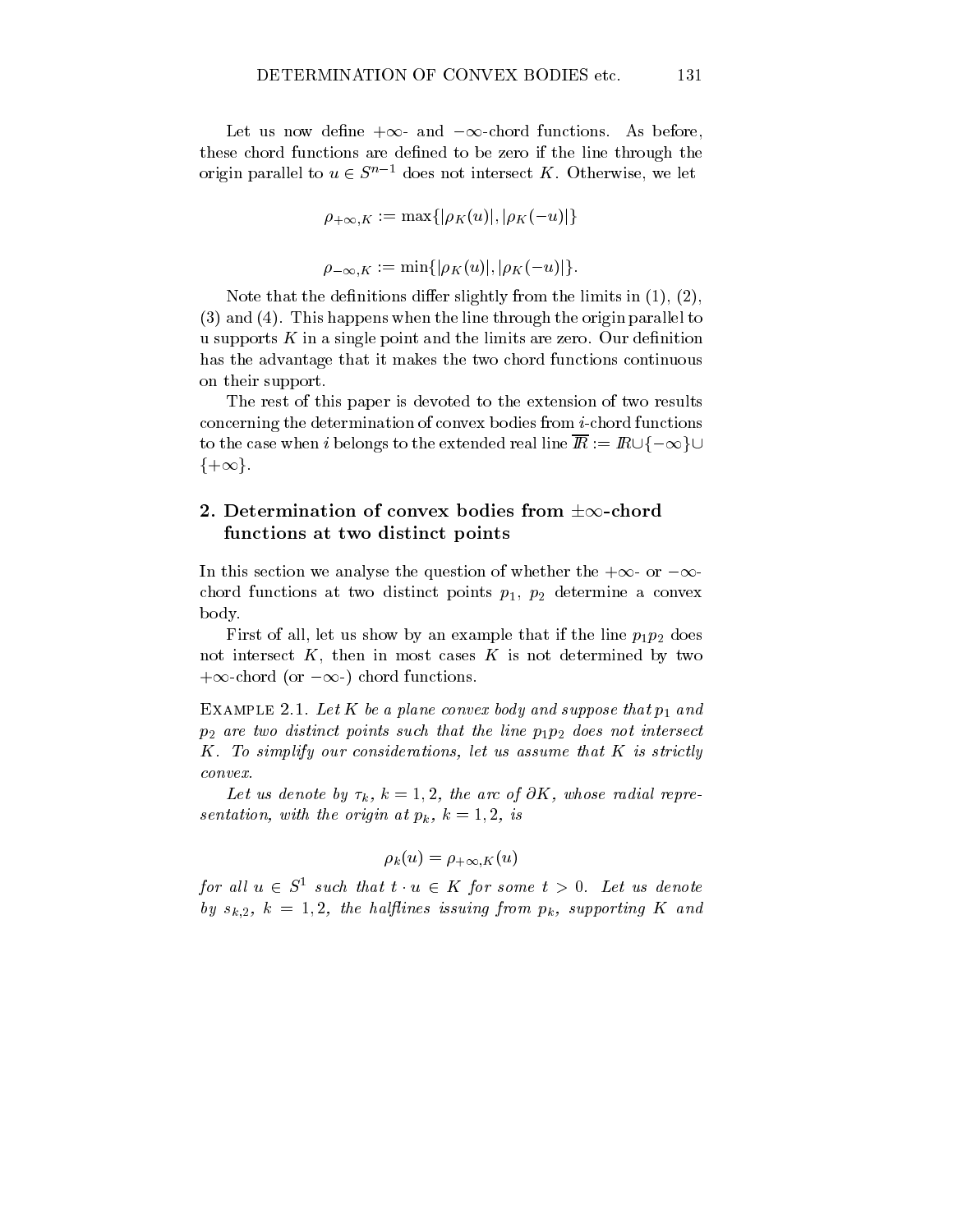separating  $K$  from  $p_h$ , with  $h \neq \kappa$ . We shall denote by  $s_{k,1}, \, \kappa = 1, 2,$  $\mu$  once two supporting narjunes issuing from  $\mu_k$ . It is clear that if we are given the  $+\infty$ -chora functions of  $\boldsymbol{\Lambda}$  at  $p_1$  and  $p_2$ , then  $\tau_1 \cup \tau_2$ is determined. Note that, since  $\bf{K}$  is strictly convex,  $\tau_1 \cup \tau_2 = \sigma \bf{K}$  if and only in the state of the state of the state of the state of the state of the state of the state of the state of the state of the state of the state of the state of the state of the state of the state of the state of th

$$
s_{k,2} \cap s_{h,2} \cap \partial K \neq \emptyset, \quad h \neq k
$$

or

$$
s_{k,1} \cap s_{h,1} \cap \partial K \neq \emptyset, \quad h \neq k
$$

or both. If K has a shape of a drop dripping from the intersection of two appropriate supporting lines, K is uniquely determined. If not, there exist infinitely many convex boates  $K$ , strictly larger than  $K$ , such that  $\tau_1 \cup \tau_2 \subset o$  and having the same  $+\infty$ -chord functions as  $K$  at  $p_1$  and  $p_2$ .

Similar considerations when  $p_1p_2 \cap \mathbf{A} = \emptyset$  can be made for  $-\infty$ chora functions. In general it can be observed that  $-\infty$ -chora functions aive a poorer information on  $K$  than  $+\infty$ -chora functions. It is  $n$ ot diculture to see that a strictly convex plane body II is not uniquely  $\alpha$ determined by its  $-\infty$ -chord functions at  $p_1$  and  $p_2,$  if the quadrangle containing it, determined by the supporting hal
ines through p1 and  $p_2$ , is unbounded. On the other hand, if that quadrangle is bounded, K is uniquely determined if and only if it is a drop contained in that quadrangle, dripping from the intersection point farer from the line  $p_1p_2$ .

REMARK 2.2. There is a remarkable similarity between the conclusions in the previous example and the main result of [5]. In that  $p$ uper the author proves that II is uniquely determined by its 1-chord  $\alpha$ functions at  $p_1$  and  $p_2$ , when  $p_1p_2 \cap \mathbf{K} = \emptyset$  and  $\partial \mathbf{K}$  contains a point of intersection of two distinct supporting hal
ines sh;k.

The negative result given by Example 2.1 is not surprising in view of the analogous atflicatives for i-chord functions with  $i\in I\!\!R$ when  $p_1p_2 \cap \mathbf{\Lambda} = \emptyset$ . One of the most important open questions in this area is in fact whether the main result of  $[6]$ , where at least three points are considered, is the best possibile, or if two points are always $sufficient.$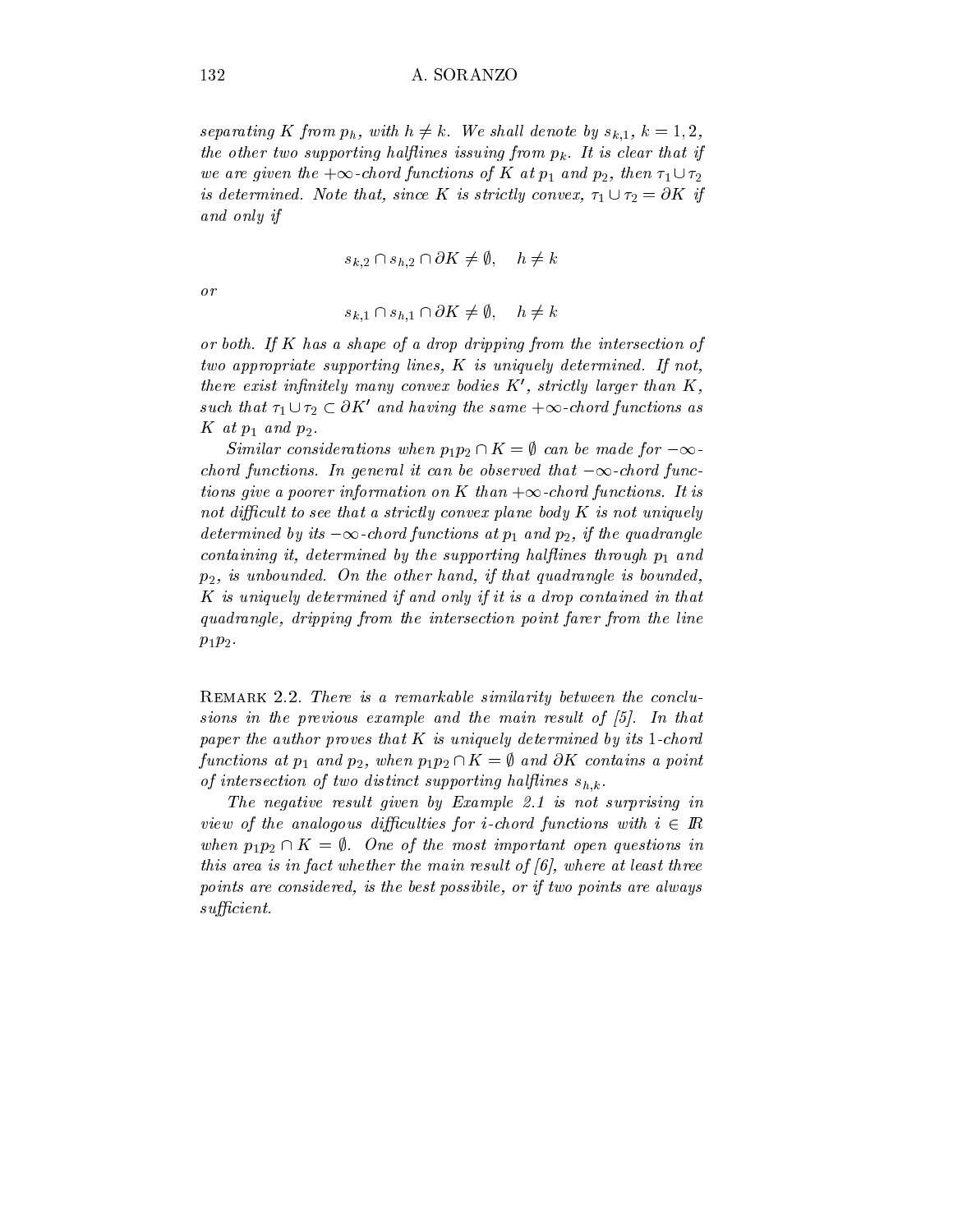Let us now give a positive result.

**THEOREM 2.3. If**  $K \subseteq \mathbb{R}^n$  **is convex body, then there exist infinitely** many pairs of points  $p_1$  and  $p_2$ , interior to  $\bm{\Lambda}$ , such that the  $+\infty$ chord functions at p1 and p2 determine <sup>K</sup> uniquely.

Proof. Let G1 and G2 be two distinct parallel hyperplanes intersecting intK. Let  $E_k$  and  $F_k$ ,  $k = 1,2$  be the closed half-spaces determined by  $G_k$  and containing, and not containing respectively,  $G_h$ ,  $h = 1, 2, h \neq k$ . Let  $C_k$  be the cap  $K \cap F_k$ . Let  $t_k \in C_k$  be a point of maximal distance from  $G_k$ ,  $k = 1, 2$ . If  $p_k$  is interior to  $C_k$  and close enough to  $t_k$ , then for any chord c of K through  $p_k$ intersecting  $K \cap G_k$ ,  $p_k$  is closer to the endpoint of c which belongs to  $C_k$  than to the other endpoint.

If H is a convex body with the same  $+\infty$ -chord functions at  $p_1$ and  $p_2$ , then H either contains  $K \cap E_i$ ,  $j = 1, 2$  (and in this case  $H \cap E_j = K \cap E_j$ , or H contains the reflection of  $K \cap E_j$  with respect to  $p_i$  and  $H \cap E_j = \emptyset$  and  $H \subset F_j$ .

Obviously it is impossible that  $H \subset F_1$  and  $H \subset F_2$  at the same time. On the other hand, if  $H \cap E_i = K \cap E_i$ , H cannot contain at the same time the reflection of  $K \cap E_h$  with respect to  $p_h$ ,  $h \neq j$ ,  $h = 1, 2$ , which is also contained in  $E_i$ . Therefore  $H = K$ .

The previous theorem has a negative counterpart. We first need two lemmas.

LEMMA 2.4. If  $q$  is an exposed point of a convex body  $K$ , then a neighborhood base for q in the relative topology of@K is given by sets of the type  $V := \partial K \sqcup E$ , where E is an open halfspace.

Proof. Let U be a neighborhood of q in the relative topology of @K. Let  $H_0$  be a hyperplane supporting K at q and let us denote by  $H_n$ the hyperplane parallel to  $H_0$  at distance  $\frac{1}{n}$  intersecting intK. Let us denote by  $E_n$  the open halfspace determined by  $H_n$  and containing q. The intersection between  $\partial K$  and the closure  $\overline{E}_n$  of  $E_n$  is compact. Since q is exposed,  $\cap_n \overline{E}_n = \{q\}$ . It follows that  $C_n := (\overline{E}_n \cap \partial K) \setminus U$ is a decreasing sequence of compact sets with empty intersection. Therefore  $\overline{E}_n \cap \partial K \subset U$  for some n and we may then take  $V :=$  $E_n \cap \partial K$ .  $\Box$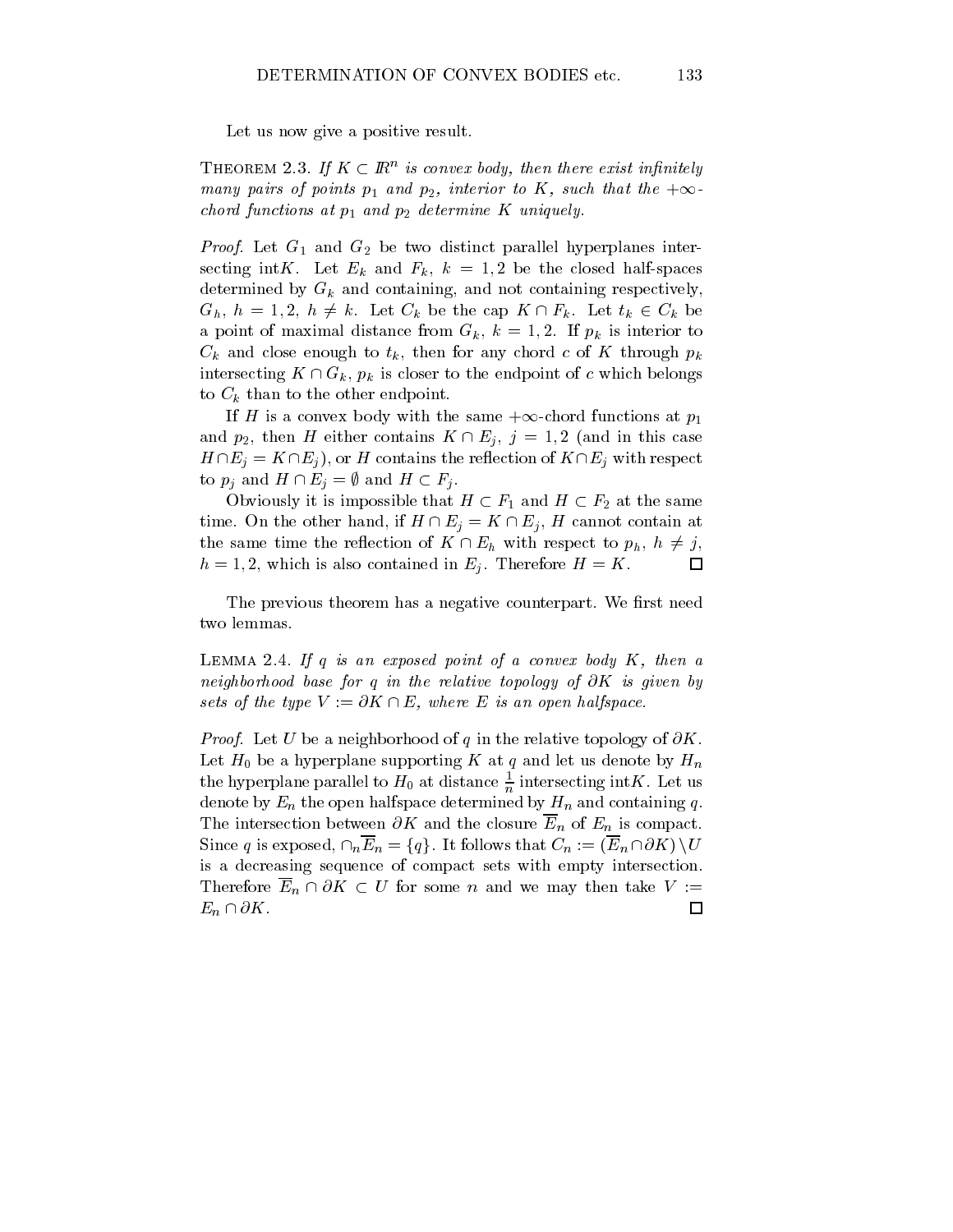Let now  $K \subset \mathbb{R}^n$  be a convex body and suppose  $p \in \text{int}K$ . Let us define the following mapping from  $\partial K$  to  $\partial K$ . If  $x \in \partial K$ , the chord determined by the line px intersects  $\partial K$  in a point  $y \neq x$ . We put  $p(x) := y$ .

LEMMA 2.5. The mapping  $p : \partial K \to \partial K$  is continuous.

Proof. We may assume that p is the origin. The mapping p can be written as a composition of three continuous mappings. The first associates to  $x \in \partial X$  the point  $u := \frac{1}{\|\tilde{x}\|} \in S$ . The second sends u in  $-u$ . Finally the third maps  $-u$  in  $y := -\rho_K(-u)u$ . 口

THEOREM 2.6. If  $K$  is a convex body, then there exist infinitely many  $p$  and a  $j$  and distinct points p1 and p2 interior to K such that in the influence  $\boldsymbol{\eta}$ many convex boates have the same  $+\infty$ -chora functions in  $p_1$  and  $p_2$ as K.

*Proof.* Let  $q \in \partial \mathbf{\Lambda}$  be an exposed point. Consider two distinct chords  $c_1, c_2$  of K with one endpoint in q and let us take  $p_i \in c_i, i = 1, 2$ , such that  $p_i$  is closer to q than to the other endpoint of  $c_i$ . It follows from Lemma 2.5 that the sets  $U_i := \{x : |x - p_i| < |p_i - p_i(x)|\}$ are open in the relative topology of  $\partial K$ . Since  $q \in U_i$ ,  $i = 1, 2$ ,  $U = U_1 \cap U_2$  is a neighborhood of q. By Lemma 2.4, there exists a hyperplane H such that U contains the intersection of  $\partial K$  with the open halfspace  $E$  determined by  $H$  and containing  $q$ .

It is clear now that if we consider any convex body  $K'$  contained in K and containing  $K \setminus E$ , then K and K' have the same  $+\infty$ -chord functions at  $p_1$  and  $p_2$ .  $\Box$ 

For  $-\infty$ -chord functions there is a strong negative result. First we need a lemma.

LEMMA 2.1. If  $K \subseteq I\!\!R^+$  is convex boay which is strictly convex and if  $K_i \subset K$ ,  $1 \leq i \leq 3$ , are three convex boates such that  $\text{Conv}(K_i \cup$  $K_j$  = K whenever  $i \neq j$ ,  $1 \leq i, j \leq 3$ , then  $K_i = K$  for some i,  $1 \leq i \leq 3$ .

*Proof.* Assume  $\mathbf{A}_1 \neq \mathbf{A}$ ,  $\mathbf{A}_2 \neq \mathbf{A}$  and  $\text{Conv}(\mathbf{A}_1 \cup \mathbf{A}_2) = \mathbf{A}$ . It is in fact  $K_1 \cup K_2 = K$ , because if it were not so, then for some  $x \in \partial K \setminus$  $(K_1 \cup K_2)$  there would exist  $y \in K_1$ ,  $z \in K_2$  and  $t \in ]0,1[$  such that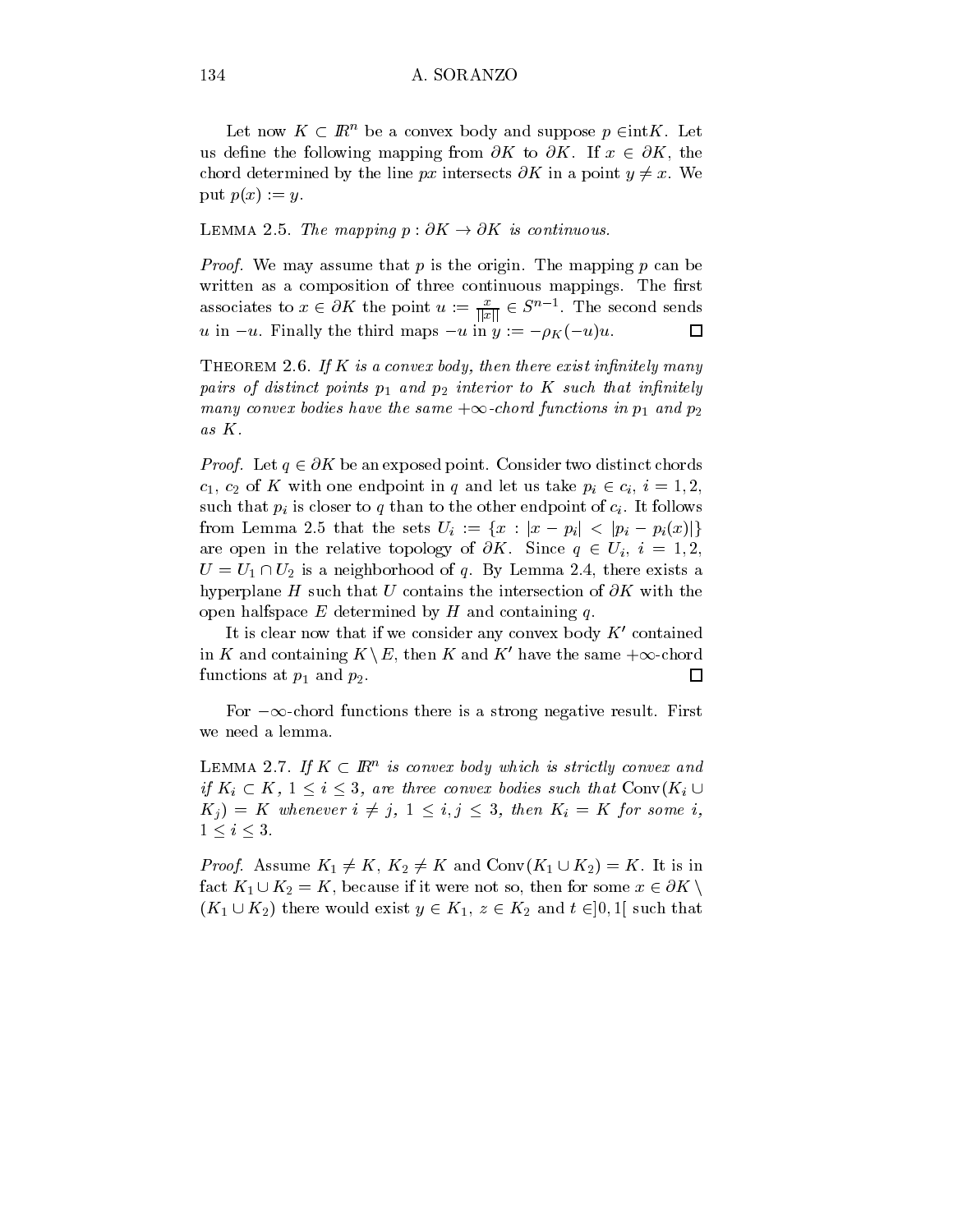$x = ty+(1-t)z$ , contradicting the strict convexity of K. Therefore, if we denote by  $E_i := K_i \cap \partial K$ , we have that  $E_1 \cup E_2 = \partial K$ . Similarly, if  $Conv(K_1 \cup K_3) = K$ , we have  $E_1 \cup E_3 = \partial K$ , and therefore  $E_3 \supset E_2 \setminus E_1$ . The same argument shows that  $Conv(K_2 \cup K_3) = K$ implies that  $E_3 \supset E_1 \setminus E_2$  and therefore  $E \supset E_1 \cup E_2 = \partial K$ , so  $K_3 = K$ .  $\Box$ 

REMARK 2.8. The Lemma is in general not true for bodies which are  $n$ ot stricty convex, as the following example shows. Let us consider three points  $p_1, p_2, p_3$  in  $\mathbb{H}^n$ , such that  $||p_i - p_j|| = 3$  for  $i \neq j$ ,  $1 \leq i, j \leq 3$  and let us denote by  $B_i$  the ball centered at  $p_i$  with radius 1. Let  $K_i := \text{Conv}(B_i \cup B_k)$ , with  $\{i, j, k\} = \{1, 2, 3\}$ . Let moreover  $\mathbf{A} := \text{Conv}(\mathbf{A}_1 \cup \mathbf{A}_2 \cup \mathbf{A}_3)$ . Then  $\text{Conv}(\mathbf{A}_i \cup \mathbf{A}_j) = \mathbf{A}$  for all  $i, j, i \neq j, 1 \leq i, j \leq s$ . On the other hand,  $K \neq K_i$  for each  $i,$  $1 \leq i \leq 3$ .

**THEOREM 2.9. If**  $K \subseteq \mathbb{R}^n$  **is strictly convex, then given any three** distinct points p1; p2; p3 belonging to intK, we can choose two of them so that the  $-\infty$ -chora functions at the two chosen points ao  $$ not determine K uniquely.

*Proof.* Consider the three convex bodies  $K_i$ ,  $1 \leq i \leq 3$ , whose radial function at  $p_i$  is  $\rho_{K,-\infty}$ . Obviously  $K_i \subset K$  for all i. Note that the bodies  $K_i$  are centrally symmetric with center at  $p_i$ . If Conv $(K_i \cup$  $K_i$   $\neq K$  for some  $i \neq j$ , we are done, since K and Conv $(K_i \cup K_j)$ are distinct and have the same  $-\infty$ -chord functions at  $p_i$  and  $p_j$ respectively. If on the other hand  $Conv(K_i \cup K_j) = K$  for any choice of  $i \neq j$ ,  $1 \leq i, j \leq 3$ , then it follows from the previous lemma that  $K_i = K$  for at least one *i*. In our case this may happen only for one index i,  $1 \leq i \leq 3$ , since if  $K = K_i = K_j$ , central symmetry would imply that  $p_i = p_j$ . So suppose  $K_1 = K$  and take  $x \in \partial K \setminus K_2$ . We shall show that K is not determined by its  $-\infty$ -chord functions at  $p_1$  and  $p_2$ . Let  $A_0$  be a hyperplane separating x from  $p_1 \cup K_2$ .<br>Clearly, the set U of all  $u \in S^{n-1}$  such that the halfline  $p_1 + tu$ ,  $t \geq 0$ , does not intersect  $A_0 \cap K$ , has the property that for each  $u \in S$  , either  $u$  or  $-u$  belongs to  $U$ . Therefore, if we consider any convex body  $H \supset K$  such that  $\rho_K(u) = \rho_H(u)$  for all  $u \in U$ , K and H will have the same  $-\infty$ -chord function at  $p_1$ . The convex bodies H and K will also have the same  $-\infty$ -chord function at  $p_2$ ,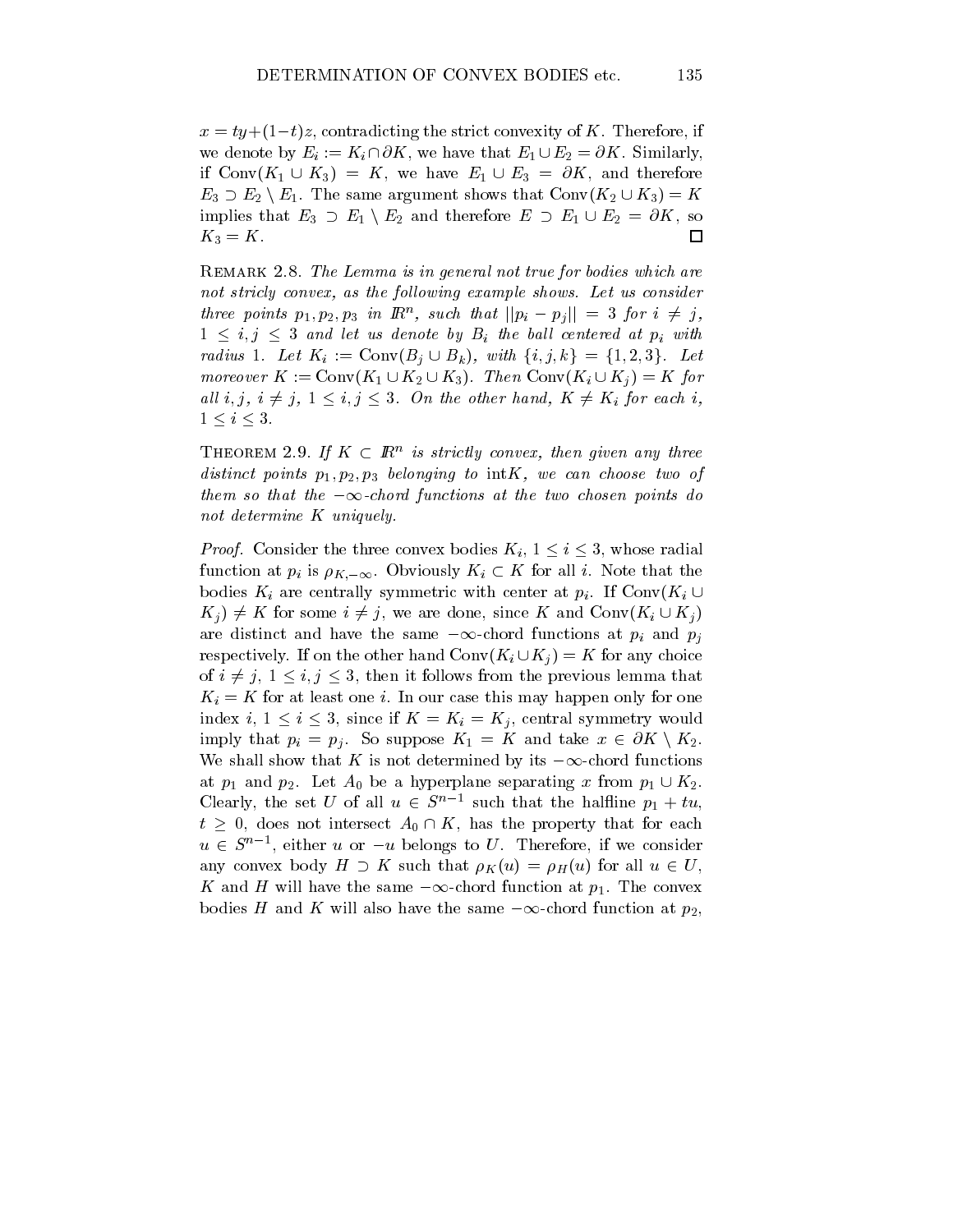since  $H \setminus K$  does not intersect  $K_2$ . To prove the assertion it will be enough to prove that there exists a point  $y_0 \notin K$  such that  $K$ since  $H \setminus K$  does not intersect  $K_2$ . To prove the assertion it will<br>be enough to prove that there exists a point  $y_0 \notin K$  such that  $K$ <br>and  $H = \text{Conv}(K \cup \{y_0\})$  have the same radial function at  $p_1$  for all  $u \in U$ . Consider the halfline l issuing from  $p_1$  and containing x.

Given  $y \in l \setminus K$ , denote by  $L_y$  the set of all points  $z \in \partial K$  such that the segment  $[y, z]$  does not intersect intK.  $L_y$  is compact and  $L_{y_1} \subset L_{y_2}$  if  $y_1$  is between  $y_2$  and  $x$ .

Let  $z \in \partial K$  be such that  $A_0$  separates z from x. Then, if y is sufficiently close to  $x, z \notin L_y$  by strict convexity of K. Moreover, let  $C \subset \partial K$  be the component of  $K \setminus A_0$  containing x. Then the intersection of compact sets  $\cap (L_y \setminus C)$ , the intersection being taken for  $y \in \iota - \kappa$  , is empty, therefore there exists  $y_0$  such that  $L_{y_0} \setminus C = \emptyset$  . intersection of compact sets  $\cap (L_y \setminus C)$ , the intersection being taken<br>for  $y \in l - K$ , is empty, therefore there exists  $y_0$  such that  $L_{y_0} \setminus C = \emptyset$ .<br>It follows that  $H := \text{Conv}(K \cup \{y_0\})$  has the desired properties.  $\Box$ 

**THEOREM 2.10. There exist a convex boay**  $K \subseteq I\!\!R^+$ **, and two points**  $p_1$  and  $p_2$  interior to K, such that K is uniquely determined by its  $-\infty$ -chora functions in  $p_1$  and  $p_2$ .

Proof. Let  $P$  and B2 be balls with radius 1 centered at  $p$   $\bf{1}$  := v and  $\bf{2}$ *Proof.* Let  $B_1$  and  $B_2$  be balls with radius 1 centered at  $p_1 := v$  and  $p_2 := -v$  respectively, with  $||v|| \ge 1$ , and let  $K := \text{Conv}(B_1 \cup B_2)$ . We shall prove that K is uniquely determined by the  $-\infty$ -chord functions at  $p_1$  and  $p_2$ . Let  $\rho_{K, -\infty}^{\infty}$  be the  $-\infty$ -chord function of K at  $p_k$ ,  $k = 1, 2$ . It is  $B_1 \subset K$ , otherwise  $\rho_{K, -\infty}^{\infty}$  would be smaller, and analogously  $B_2 \subset \mathbf{A}$ . Then  $B_1 \cup B_2 \subset \mathbf{A}$ , and therefore

$$
K \supset \text{Conv}(B_1 \cup B_2). \tag{5}
$$

Let  $E_j$ ,  $j = 1, 2$ , be the closed halfspace not containing  $B_k$  with  $k \neq j$  determined by the hyperplane  $H_j$  through  $p_j$ , orthogonal to the line  $p_1p_2$ . Let  $u \in S^{n-1}$  be such that  $p_1 + u \in E_1$ . Then (5) implies that  $\rho_K^{\vee}(-u) > 1$  and hence  $\rho_K^{\vee}(u) = 1$ . Analogously we see that  $\rho_K(u) = 1$  for any  $u \in S^{n-1}$  such that  $p_2 + u \in E_2$ . It follows then that  $\partial K$  contains the two semispheres centered at  $p_k$ with radius 1 and contained in  $E_i$ . Therefore the only supporting hyperplanes at the points of  $K \cap H_j$ ,  $j = 1, 2$ , also support K at the points of  $K \cap H_k$ , with  $k = 1, 2, k \neq j$ . Therefore K coincides with the convex hull of  $B_1 \cup B_2$ .  $\Box$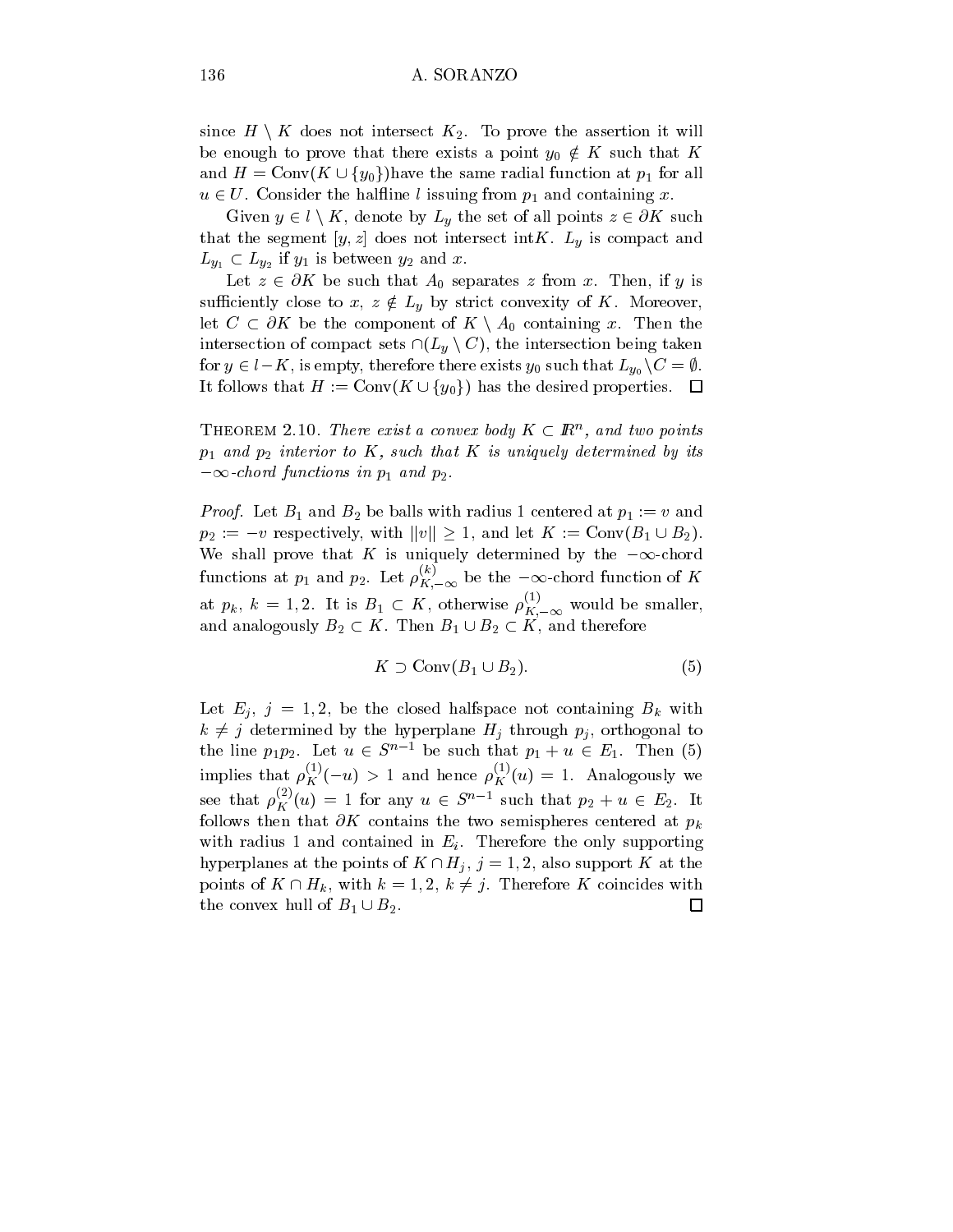137

THEOREM 2.11. There exists a convex body  $K$  which is not determined by its  $-\infty$ -chord functions in any pair of distinct points of intK.

*Proof.* Let  $A \subset I\!\!R^+$  be a ball centered at the origin and radius 1 and let  $p_1, p_2 \in \text{int}K$ . Consider a hyperplane H through the origin such that both points belong to the same closed halfspace  $E$  determined that both points belong to the same closed halfspace E determined<br>by H. Denote by  $u_0 \in S^{n-1}$  the vector orthogonal to H, such that<br> $u \notin E$ . It is easy to see now that  $K' := \text{Conv}(K \cup \{2u\})$  has the same by  $H$ . Denote by  $u_0 \in S^+$  the vector orthogonal to  $H$ , such that  $-\infty$ -chord functions of  $p_1$  and  $p_2$  as K.  $\Box$ 

**Conjecture.** If K is a convex body and  $p_1 \in \text{int}K$ , then there exist infinitely many points  $p_2 \in \text{int } K$  such that infinitely many convex bodies have  $+\infty$ -chord functions in  $p_1$  and  $p_2$  equal to those of  $K$ .

## 3. Determination of convex bodies from distinct i-chord functions at an interior point

In this section we shall consider an extension of Theorem 5.2 from [4] to *i*-chord functions with  $i \in \overline{R}$ . In that paper the Authors considered determination of star bodies and this more general setting brings with it several technical difficulties concerning the domain of the radial function and its support (cfr. Lemma 2.2, Corollary 3.2 and the example following Corollary  $3.3$ ). To avoid those difficulties we shall only consider *i*-chord functions at a point interior to a convex body  $K$ . In this way it will be clearer to the reader what is the novelty of our results.

Contrary to the conclusions we got in Section 2, we will see that in this case the result is fully preserved if we take  $i$  in the extended real line IR.

**THEOREM 3.1. Let**  $\mathbf{A}_1, \mathbf{A}_2 \subseteq \mathbf{R}$  be convex boates containing the origin in their interiors. Let  $i, j \in$  IK. Then  $\rho_{i,K_1} = \rho_{i,K_2}$  and  $\mu_{1,K_1} = \mu_{1,K_2}$  if and only if

$$
\{\rho_{K_1}(u), \rho_{K_1}(-u)\} = \{\rho_{K_2}(u), \rho_{K_2}(-u)\}\tag{6}
$$

for an  $u \in S^{n-1}$  and hence, if and only if  $\rho_{t,K_1} = \rho_{t,K_2}$  for an  $t \in I\!\!K.$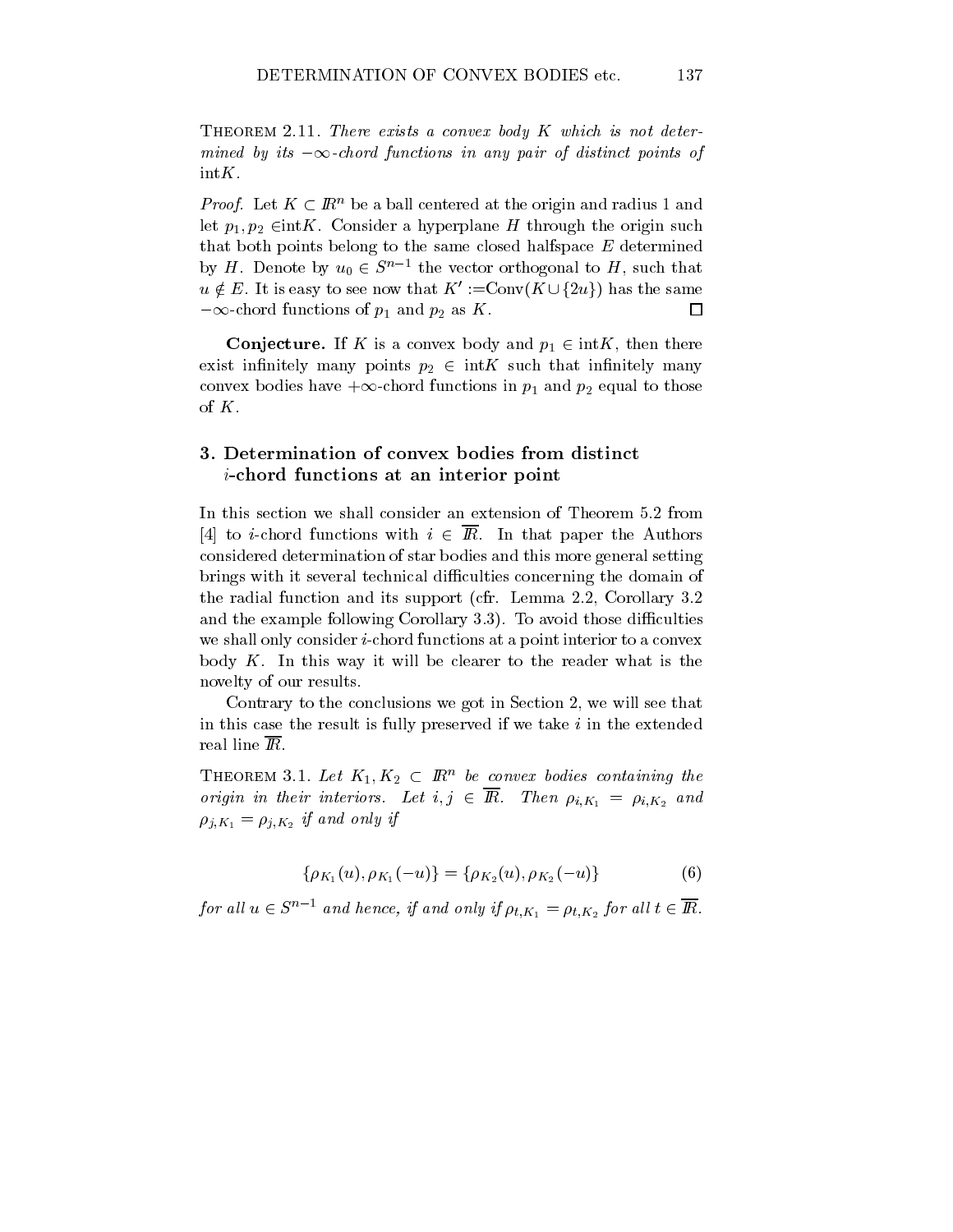*Proof.* If  $i, j \in I\!\!R$ , the conclusion follows from Theorem 5.2 of [4]. If  $i = -\infty$  and  $j = +\infty$ , we have that

$$
\min(\rho_{K_1}(u), \rho_{K_1}(-u)) = \min(\rho_{K_2}(u), \rho_{K_2}(-u))
$$

and

$$
\max(\rho_{K_1}(u), \rho_{K_1}(-u)) = \max(\rho_{K_2}(u), \rho_{K_2}(-u))
$$
  
d therefore (6) follows immediately.  
Suppose now  $i = -\infty$ ,  $j \in \mathbb{R} \setminus \{0\}$ . Then

and therefore (6) follows immediately.

$$
\min(\rho_{K_1}(u), \rho_{K_1}(-u)) = \min(\rho_{K_2}(u), \rho_{K_2}(-u))
$$

and

$$
\rho_{K_1}^j(u) + \rho_{K_1}^j(-u) = \rho_{K_2}^j(u) + \rho_{K_2}^j(-u). \tag{7}
$$

The last equality can be written as

$$
\begin{aligned} \min(\rho_{K_1}(u),\rho_{K_1}(-u))^j+\max(\rho_{K_1}(u),\rho_{K_1}(-u))^j= \\ =\min(\rho_{K_2}(u),\rho_{K_2}(-u))^j+\max(\rho_{K_2}(u),\rho_{K_2}(-u))^j. \end{aligned}
$$

Therefore

$$
\max(\rho_{K_2}(u), \rho_{K_2}(-u)) = \min(\rho_{K_1}(u), \rho_{K_1}(-u))^j + + (\max(\rho_{K_1}(u), \rho_{K_1}(-u))^j - \min(\rho_{K_2}(u), \rho_{K_2}(-u))^j)^{\frac{1}{j}} = \max(\rho_{K_1}(u), \rho_{K_1}(-u))
$$

so we are again in the previous case. If  $j = 0$ , then (7) is substituted by

$$
\rho_{K_1}(u) \cdot \rho_{K_1}(-u) = \rho_{K_2}(u) \cdot \rho_{K_2}(-u). \tag{8}
$$

As previously, from (8) we deduce that

$$
\max(\rho_{K_2}(u), \rho_{K_2}(-u)) = \\ = \frac{\min(\rho_{K_1}(u), \rho_{K_1}(-u)) \cdot \max(\rho_{K_1}(u), \rho_{K_1}(-u))}{\min(\rho_{K_2}(u), \rho_{K_2}(-u))} = \\ = \max(\rho_{K_1}(u) \cdot \rho_{K_1}(-u)),
$$

and now the conclusion follows as before.

The case when  $i \in \mathbb{R}$  and  $j = +\infty$  can be treated in a similar

way.<br>The converse is obvious, since from (6) it follows that  $\rho_{t,K_1} =$  $\Box$  $\rho_{t,K_2}$  for all  $t \in I\!\!R$ .